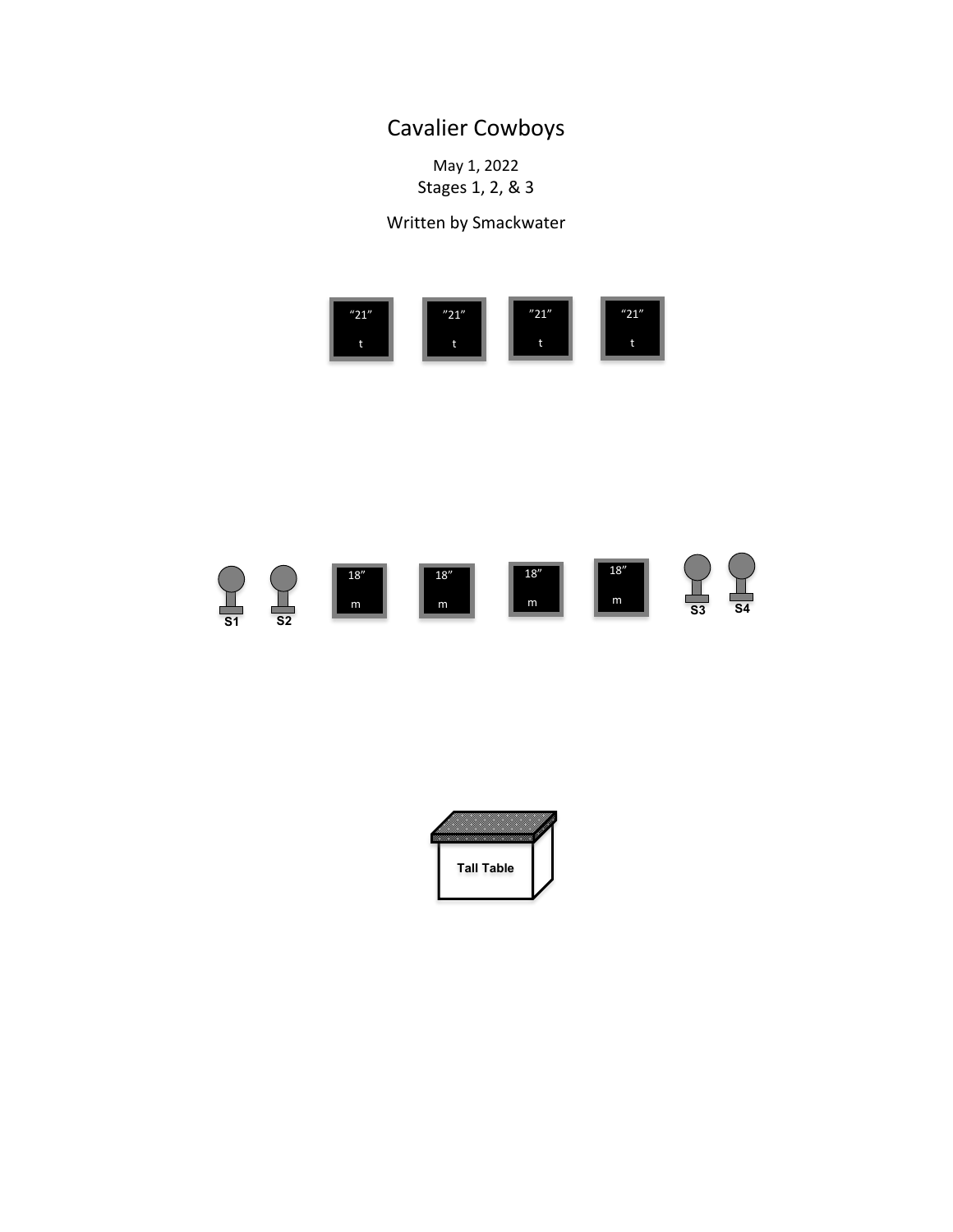## STAGE: 1

RC/SO: 10 Rifle / 10 Pistol / 4+ Shotgun

STAGING: Rifle held at Cowboy Port Arms, Pistols holstered, Shotgun staged safely.

PROCEDURE: Shooter starts at the tall table with rifle at Cowboy Port Arms and when ready says "READY". At the beep shoot rifle targets R1 – R4 with a Nevada sweep from either direction, for example (R1,R2,R3,R4,R3,R2,R1,R2,R3,R4). Next with pistols shoot targets P1 – P4 with same instructions as the rifle. Last with shotgun shoot knockdowns  $S1 - S4$  in any order till down.

STAGE: 2

RC/SO: 2+ Shotgun / 10 Pistol / 10 Rifle / 2+ Shotgun

STAGING: Shotgun pointed safely down range, Pistols holstered, Rifle/Shotgun staged on tall table.

PROCEDURE: Shooter starts at tall table with shotgun pointed safely down range and when ready says "READY". At the beep shoot S1 & S2 knockdowns in any order till down. Next with Pistols shoot targets P1 – P4 in a progressive sweep in this exact order P1,P2,P2,P3,P3,P3,P4,P4,P4,P4. Next with rifle shoot targets R1 – R4 with same instructions as the pistol. Last with shotgun shoot knockdowns S3 & S4 in any order till down.

STAGE: 3

RC/SO: 4+ Shotgun / 10 Rifle / 10 Pistol

STAGING: Shotgun and Rifle staged on tall table, Pistols holstered.

PROCEDURE: Shooter starts at tall table with hands at default and when ready says "READY". At the beep with shotgun shoot targets S1 – S4 from right to left, for example (S4,S3,S2,S1). Next with rifle shoot targets R1 – R4 in this exact order R1, R4, R1, R4, R2, R3, R2, R3, R2, R3. Last with pistols shoot targets P1 – P4 with same instructions as the rifle.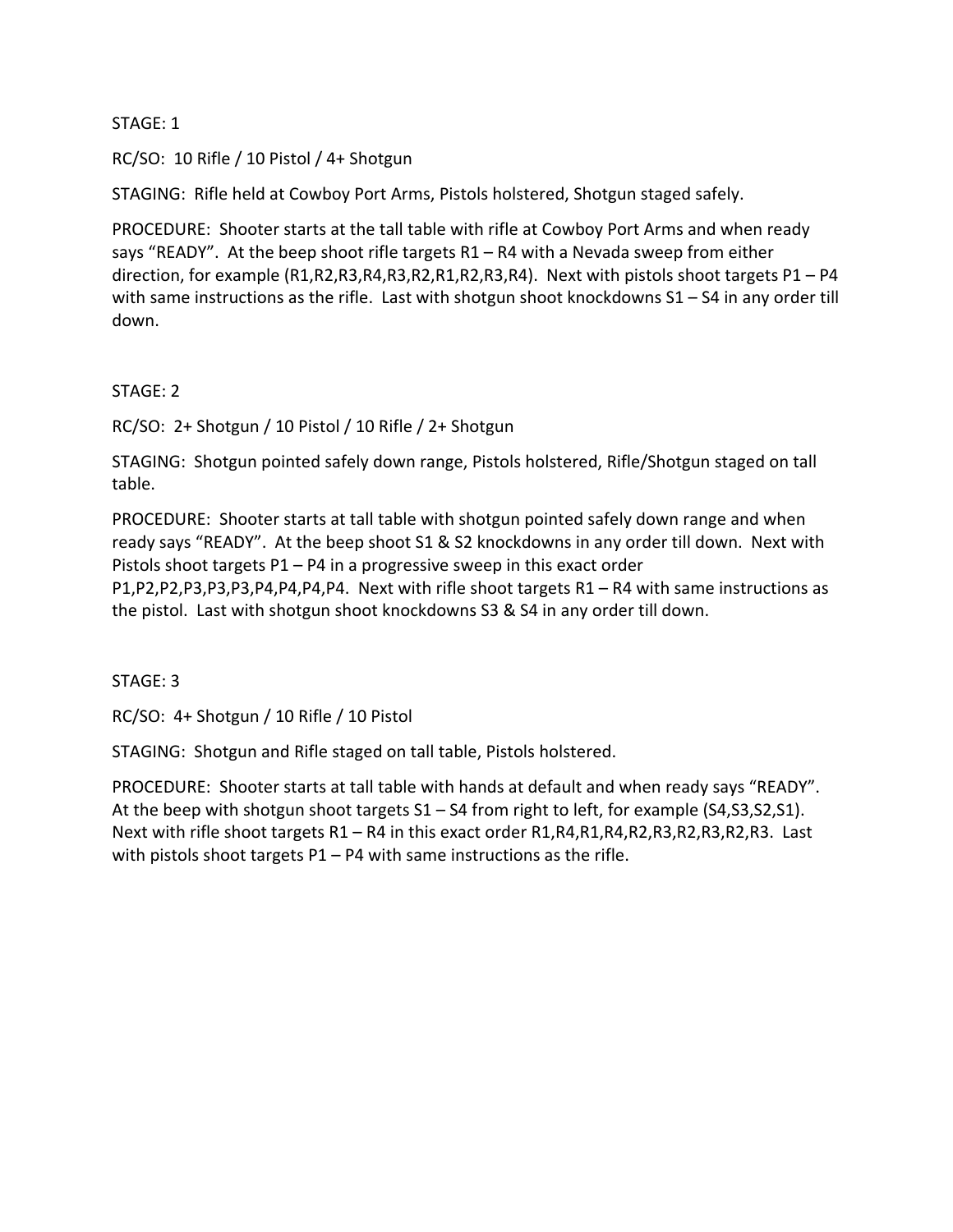## Stages 4, 5, & 6